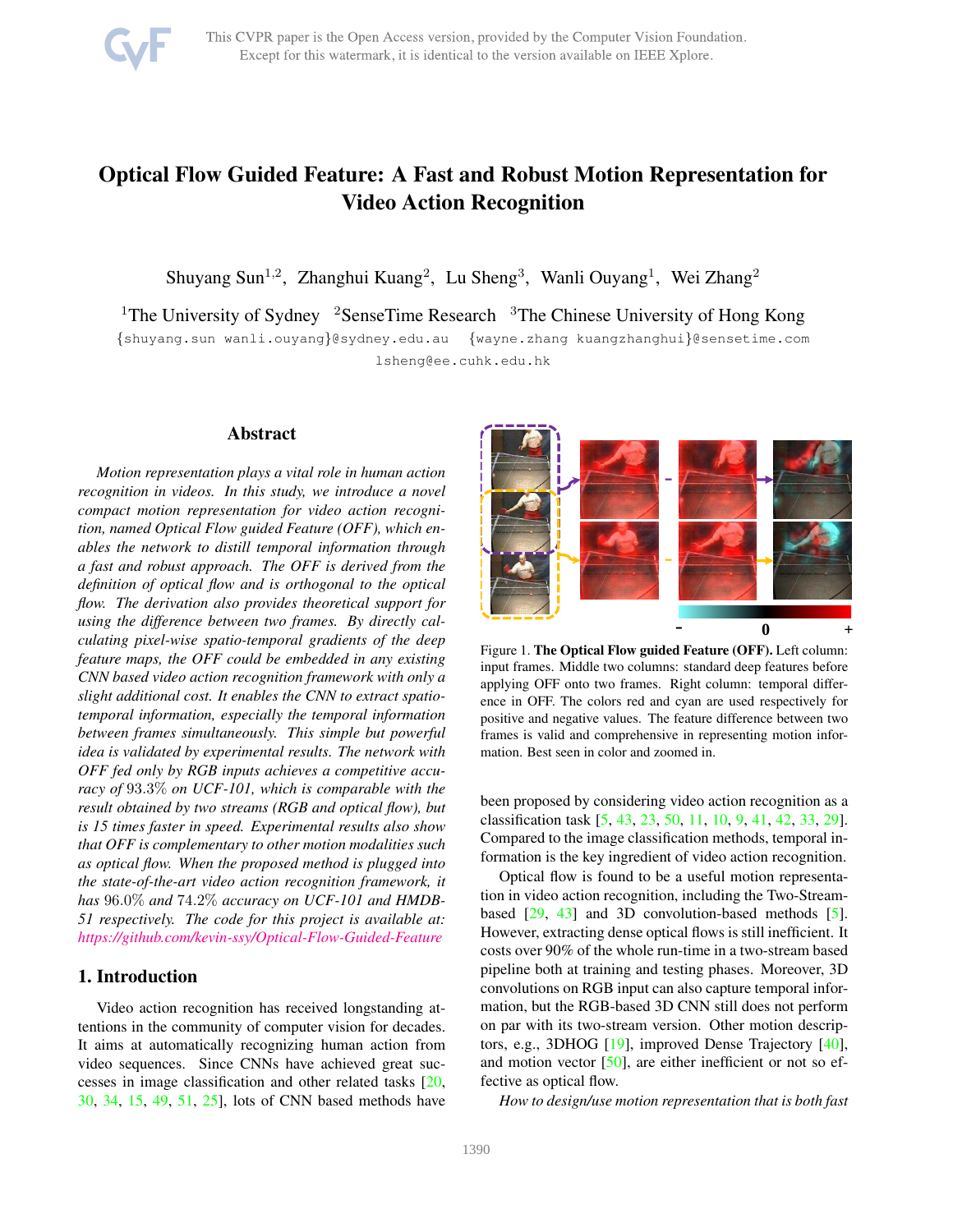*and robust?* To this end, the required computation should be economical and the representation should be sufficiently guided by the motion information. Taking the above requirements into consideration, we propose the Optical Flow guided Feature (OFF), which is fast to compute and can comprehensively represent motion dynamics in a video clip.

In this paper, we define a new feature representation from the orthogonal space of optical flow on the feature level [\[16\]](#page-8-13). Such definition brings the guidance from optical flow here to the representation, therefore, we name it as the Optical Flow guided Feature (OFF). The feature consists of spatial gradients of feature maps in horizontal and vertical directions, and temporal gradients obtained from the difference between feature maps from different frames. Since all the operations in OFF are differentiable, the whole process is end-to-end trainable when OFF is plugged into one CNN architecture. Actually the OFF unit only consists of pixelwise operators on CNN features. These operators are fast to apply, and enable the network with RGB input to capture spatial and temporal information simultaneously.

One vital component in OFF is the difference between features from different images/segments. As shown in Fig. [1,](#page-0-0) the difference between the features from two images provides representative motion information that can be conveniently employed by CNNs. The negative values in the difference image depict the locations where the body parts/objects disappear, while the positive values represent where they emerge. This pattern of disappearing at one location and emerging at another location can be easily treated as a specific motion pattern and captured by later CNN layers. The temporal difference could be further combined with the spatial gradients such that the constituted OFF is guided by the optical flow on feature level according to our derivation in later section. Moreover, calculation of the motion dynamics at the feature level is faster and also more robust because 1) it enables the spatial and temporal networks with the capability of weight sharing and 2) deeply learned features convey more semantic and discriminative representations with reliable elimination of local and background noises in the raw frames.

Our work has two main contributions.

First, OFF is a fast and robust motion representation. OFF is fast to enable over 200 frames per second with *only RGB* as the input and is derived from and guided by the optical flow. Taking only RGB from videos, experimental results show that the CNN with OFF is close in performance when compared with the state-of-the-art optical flow based algorithms. The CNNs with OFF can achieve 93.3% on UCF-101 with *only RGB* as the input, which is currently state-of-the-art among the RGB-based action recognition methods. When plugging OFF in the state-of-the-art action recognition method  $[43]$  in a Two-Stream manner (RGB + Optical Flow), the performance of our algorithm could result in 96.0% on UCF-101 and 74.2% on HMDB-51.

Second, an OFF equipped network can be trained in an end-to-end fashion. In this way, the spatial and motion representations can be jointly learned through a single network. This property is friendly for video tasks on large-scale datasets, as it may not require the network to pre-compute and store motion modalities for training. Besides, the OFF can be used between images/segments in a video clip both on image level and feature level.

The rest of this paper is organized as follows. Section [2](#page-1-0) introduces recent methods that are related to our work. Section [3](#page-2-0) illustrates the definition of OFF and details our proposed method. Section [4](#page-3-0) explains our implementation method in CNN. Our experimental results is summarized in section [5,](#page-5-0) with concluding remarks in conclusion Section [6.](#page-7-0)

# <span id="page-1-0"></span>2. Related Work

Traditional methods extracted hand-craft local visual features such as 3DHOG [\[19\]](#page-8-12), Motion Boundary Histograms (MBH) [\[8\]](#page-8-14), improved Dense Trajectory (iDT) [\[40,](#page-9-6) [39\]](#page-9-7) and then encoded them into sparse or compact feature vectors which were fed into classifiers [\[27,](#page-8-15) [26\]](#page-8-16). Deeply learned features were then found to perform better than hand-crafted features for action recognition [\[29,](#page-8-11) [41\]](#page-9-4).

As a significant breakthrough in action recognition, Two-Stream based frameworks used the deep CNN to learn from the hand-craft motion features like optical flow and iDT [\[29,](#page-8-11) [41,](#page-9-4) [50,](#page-9-3) [43,](#page-9-2) [9,](#page-8-9) [47,](#page-9-8) [5,](#page-8-5) [35,](#page-8-17) [11,](#page-8-7) [12\]](#page-8-18). These attempts have achieved remarkable progress in improving the recognition accuracy, but still rely on the pre-computed optical flow or iDT, which constrains the speed of the whole framework.

In order to obtain the motion modality in a fast way, recent works used optical flow only at the training stage [\[23\]](#page-8-6), or proposed motion vector as the simplified version of optical flow [\[50\]](#page-9-3). These attempts have produced degraded optical flow results and still did not perform on par with the approaches using traditional optical flow as the input stream.

Many approaches learn to capture the motion information directly from input frames using 3D CNN [\[35,](#page-8-17) [37,](#page-8-19) [5,](#page-8-5) [36,](#page-8-20) [9,](#page-8-9) [38\]](#page-9-9). Boosted by the temporal convolution and pooling operations, 3D CNN could distill the temporal information between consecutive frames without segmenting them into short snippets. Compared with the learning of filters to capture motion information, our OFF is a principled representation mathematically derived from the optical flow. 3D CNN, constrained by network design, training sample, and parameter regularization like weight decay, may not be able to learn good motion representation like OFF. Therefore, current state-of-the-art 3D CNN based algorithms still rely on traditional optical flow to help the networks to capture motion patterns. In comparison, our OFF 1) well captures the motion patterns so that RGB stream with OFF performs on par with two stream methods, and 2) is also complemen-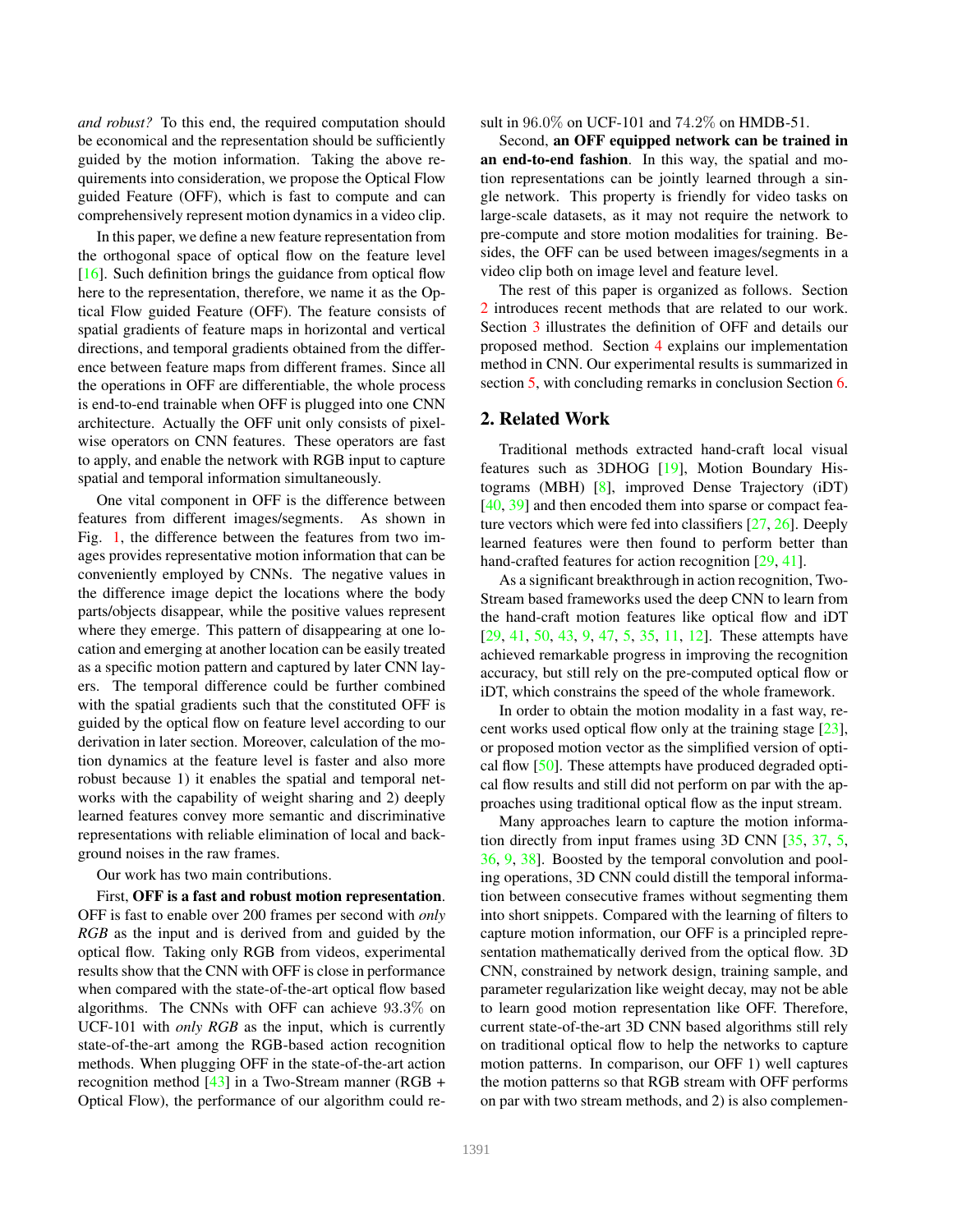

<span id="page-2-0"></span>Figure 2. Network architecture overview. The feature generation sub-network extracts feature for each frame sampled from the video. Based on the features from two adjacent frames extracted by the feature generation sub-networks, a OFF sub-network is applied to generate the OFF for further classification. The scores from all sub-networks are fused to get the final result.

tary to other motion representations like optical flow.

To capture long-term temporal information from videos, one intuitive approach is to introduce the Long Short-Term Memory (LSTM) module as an encoder to encode the relationship between the sequence-illustrating deep features [\[47,](#page-9-8) [32,](#page-8-21) [28\]](#page-8-22). LSTM can still be applied on the OFF. Therefore, our OFF is complementary to these methods.

Concurrent with our work, another state-of-the-art method applies a strategy called *ranked pool* [\[13\]](#page-8-23) that generates a fast video-level descriptor, namely, the *dynamic images* [\[3\]](#page-8-24). However, the very nature in design and implementation between the dynamic images and ours are different. The dynamic images are designed to summarize a series of frames while our method is designed to capture the motion information related to optical flow.

## 3. Optical Flow Guided Feature

Our proposed OFF is inspired by the famous brightness constant constraint defined by traditional optical flow [\[16\]](#page-8-13). It is formulated as follows:

$$
I(x, y, t) = I(x + \Delta x, y + \Delta y, t + \Delta t), \quad (1)
$$

where  $I(x, y, t)$  denotes the pixel at the location  $(x, y)$  of a frame at time t. For frames t and  $(t + \Delta t)$ ,  $\Delta x$  and  $\Delta y$  are the spatial pixel displacement in  $x$  and  $y$  axes respectively.

It assumes that for any point that moves from  $(x, y)$  at frame t to  $(x + \Delta x, y + \Delta y)$  at frame  $t + \Delta t$ , its brightness keeps unchanged over time. When we apply this constraint at the feature level, we have

$$
f(I; w)(x, y, t) = f(I; w)(x + \Delta x, y + \Delta y, t + \Delta t), (2)
$$

where  $f$  is a mapping function for extracting features from the image I.  $w$  denotes the parameters in the mapping function. The mapping function  $f$  can be any differentiable function. In this paper, we employ trainable CNNs consisted of stacks of convolution , ReLU, and pooling operations. According to the definition of optical flow, we assume that  $p = (x, y, t)$  and obtain the equation as follows:

<span id="page-2-1"></span>
$$
\frac{\partial f(I;w)(p)}{\partial x} \Delta x + \frac{\partial f(I;w)(p)}{\partial y} \Delta y + \frac{\partial f(I;w)(p)}{\partial t} \Delta t = 0.
$$
\n(3)

By dividing  $\Delta t$  in both sides of Equation [3,](#page-2-1) we obtain

<span id="page-2-2"></span>
$$
\frac{\partial f(I;w)(p)}{\partial x}v_x + \frac{\partial f(I;w)(p)}{\partial y}v_y + \frac{\partial f(I;w)(p)}{\partial t} = 0, \tag{4}
$$

where  $p = (x, y, t)$ , and  $(v_x, v_y)$  denotes the two dimensional velocity of feature point at p.  $\frac{\partial f(I;w)(p)}{\partial x}$  and  $\frac{\partial f(I;w)(p)}{\partial y}$  are the spatial gradients of  $\partial f(I;w)(p)$  in x and y axes respectively.  $\frac{\partial f(I;w)}{\partial t}$  is the temporal gradient along time axis.

As a special case, when  $f(I; w)(p) = I(p)$ , then  $f(I; w)(p)$  simply represents pixel at p. In this special case,  $(v_x, v_y)$  are called optical flow. Optical flow is obtained by solving an optimization problem with the constraint in Equation [4](#page-2-2) for each  $p$  [\[1,](#page-8-25) [4,](#page-8-26) [2\]](#page-8-27). Here in this case, the term  $\frac{\partial f(I;w)(p)}{\partial t}$  represents the difference between RGB frames. Previous works have shown that the temporal difference between frames is useful in video related tasks [\[43\]](#page-9-2), however, there is no theoretical evidence to help explain why this simple idea works that well. Here, we can find its correlation to spatial features and optical flow.

We generalize the representation of optical flow from pixel  $I(p)$  to feature  $f(I; w)(p)$ . In this general case,  $[v_x, v_y]$  are called the feature flow. We can see from Equa-tion [4](#page-2-2) that  $\vec{F}(I; w)(p) = \left[\frac{\partial f(I; w)(p)}{\partial x}, \frac{\partial f(I; w)(p)}{\partial y}, \frac{\partial f(I; w)(p)}{\partial t}\right]$ is orthogonal to the vector  $[v_x, v_y, 1]$  containing featurelevel optical flow.  $\vec{F}(I; w)(p)$  changes as the feature-level optical flow changes. Therefore,  $\vec{F}(I; w)(p)$  is guided by the feature-level optical flow. We call  $\vec{F}(I; w)(p)$  as *Optical Flow guided Feature (OFF)*. The OFF  $\vec{F}(I; w)(p)$  encodes the spatial-temporal information orthogonally and complementarily to the feature-level optical flow  $(v_x, v_y)$ . In the next section, detailed implementation of OFF and its usage for action recognition are introduced.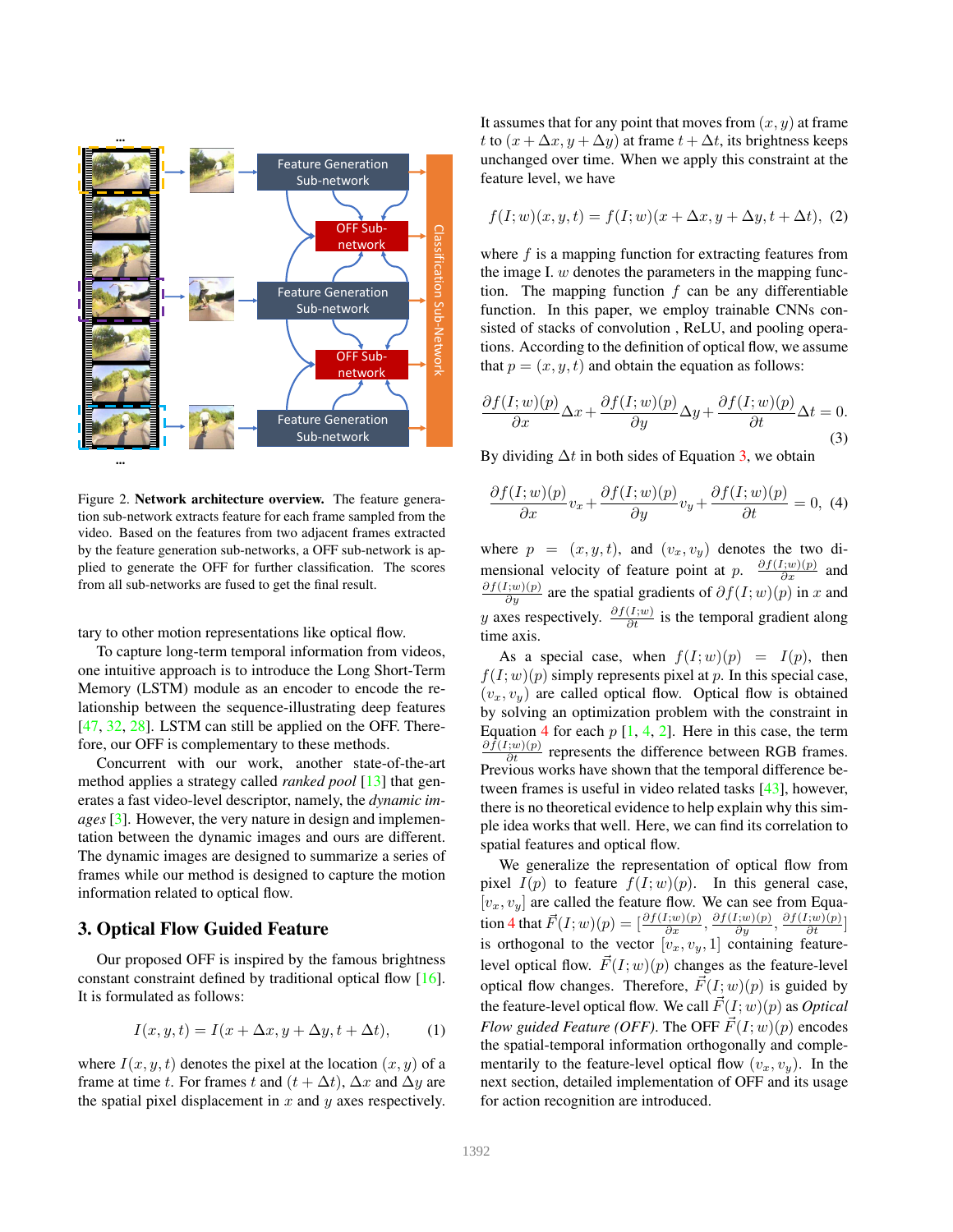

<span id="page-3-1"></span>Figure 3. Network architecture overview for two segments. The inputs are two segments in blue and green colors that are separately fed into the feature generation sub-network to obtain basic features. In our experiment, the backbone for each feature generation sub-network is the BN-Inception [\[34\]](#page-8-2). Here K represents the largest side length of the square feature map selected to undergo the OFF sub-network for obtaining the OFF features. The OFF sub-network consists of several OFF units, and several residual blocks [\[15\]](#page-8-3) are connected between OFF units from different levels of resolution. These residual blocks constitute a ResNet-20 when seen as a whole. The scores obtained by different sub-networks are supervised independently. Detailed structure of the OFF unit is shown in Figure [4.](#page-4-0)

# <span id="page-3-0"></span>4. Using Optical Flow Guided Feature in Convolutional Neural Network

#### 4.1. Network Architecture

Network Architecture Overview. Figure [2](#page-2-0) shows an overview of the whole network architecture. The network consists of three sub-networks for different purposes: feature generation sub-network, OFF sub-network and classification sub-network. The feature generation sub-network generates basic features using common CNN structures. In the OFF sub-network, the OFF features are extracted using the features from the feature generation sub-network, and then several residual blocks are stacked for obtaining the refined features. The features from the previous two subnetworks are then used by the classification sub-network for obtaining the action recognition results. The Figure [3](#page-3-1) exhibits the more detailed network structure with the inputs of two segments. As shown in Figure [3,](#page-3-1) we extract features from multiple layers on a specific level with the same resolution by concatenating them together and feed them into one OFF unit. The whole network has 3 OFF units with different scales. The details about the structure of each subnetwork is discussed as follows.

Feature Generation Sub-network. The basic features  $f(I)$  (equivalent to the representation  $f(I; w)$  in previous section) are extracted from the input image using several convolutional layers with Rectified Linear Unit (ReLU) for non-linear function and max-pooling for down-sampling. We select BN-Inception [\[34\]](#page-8-2) as the network structure to extract feature maps. The feature generation sub-network can be replaced by any other network architecture.

OFF Sub-network. The OFF sub-network consists of several OFF units. Different units use basic features  $f(I)$ from different depths. As shown in Figure [4,](#page-4-0) an OFF unit contains an OFF layer to generate the OFF. Each OFF layer contains a  $1 \times 1$  convolutional layer for each piece of feature, and a set of operators including sobel and element-wise subtraction for OFF generation. After the OFF is obtained, the OFF unit will concatenate them together with features from the lower level, then the combined features will be output to the following residual blocks.

The OFF layer is responsible for generating the OFF from the basic features  $f(I)$ . Figure [4](#page-4-0) shows the detailed implementation the OFF layer. According to Equation [3,](#page-2-1) the OFF should consist of both spatial and temporal gradient of the feature. Denote  $f(I, c)$  as the cth channel of the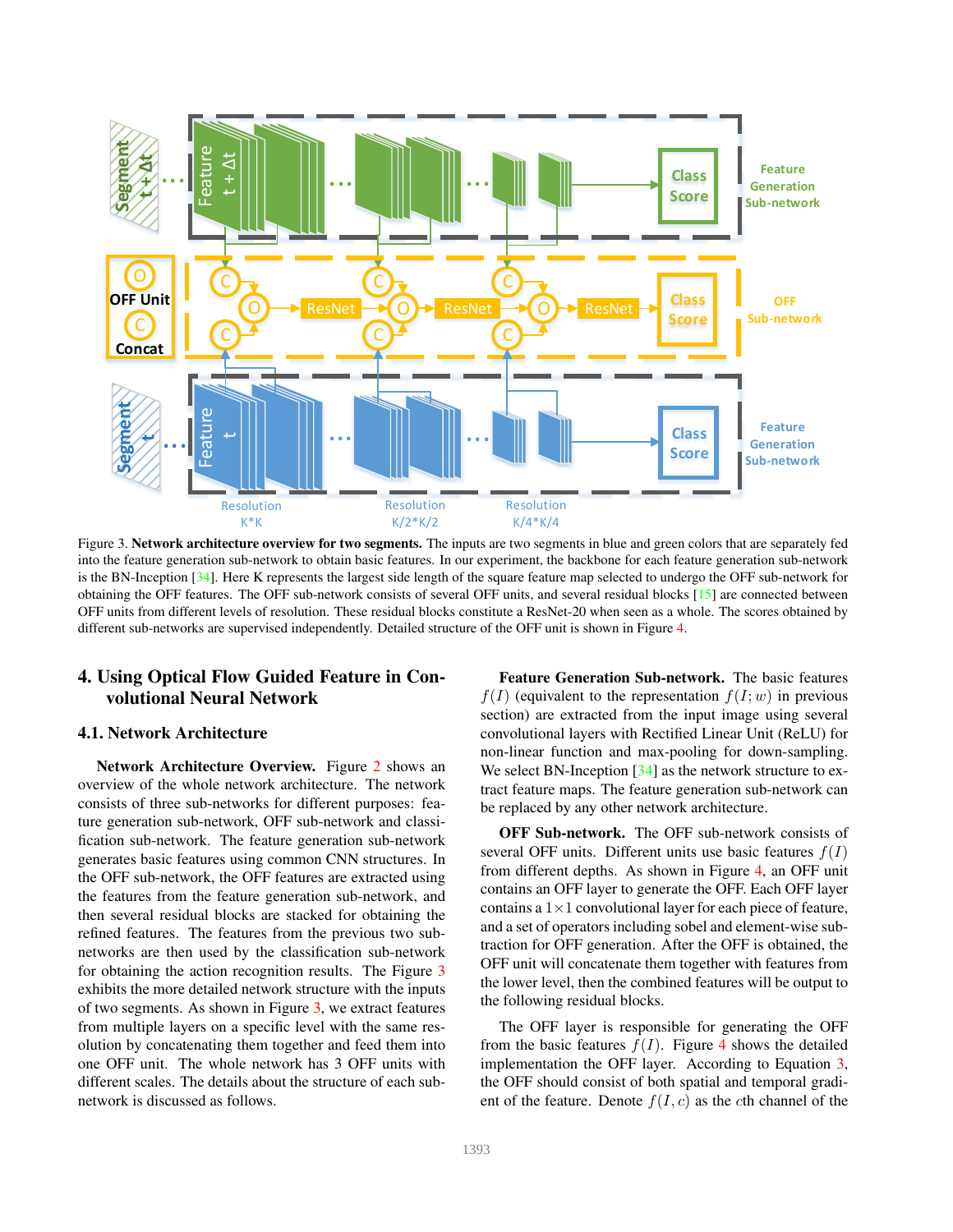basic feature  $f(I)$ . Denote  $\mathcal{F}_x$  and  $\mathcal{F}_y$  as the OFF for gradients of  $x$  and  $y$  directions respectively, which correspond to spatial gradients. We apply the Sobel operator for spatial gradient generation as follows:

$$
\mathcal{F}_x = \left\{ \begin{bmatrix} -1 & 0 & 1 \\ -1 & 0 & 1 \\ -1 & 0 & 1 \end{bmatrix} * f(I, c) \middle| c = 0 \dots, N_c - 1 \right\} \tag{5}
$$
\n
$$
\mathcal{F}_y = \left\{ \begin{bmatrix} 1 & 1 & 1 \\ 0 & 0 & 0 \\ -1 & -1 & -1 \end{bmatrix} * f(I, c) \middle| c = 0, \dots, N_c - 1 \right\} \tag{6}
$$

where ∗ denotes a convolution operation, and the constant  $N_c$  indicates the number of channels of the feature  $f(I)$ . Denote  $\mathcal{F}_t$  as the OFF for gradients at the temporal directions. Temporal gradient is obtained by element-wise subtraction as follows:

$$
\mathcal{F}_t = \{ f_t(I, c) - f_{t-\Delta t}(I, c) | c = 0, \dots, N_c - 1 \}
$$
 (7)

With the features  $\mathcal{F}_x$ ,  $\mathcal{F}_y$ , and  $\mathcal{F}_t$  obtained above, we concatenate them together with the features from the lower level as the output of the OFF layer. We use a  $1 \times 1$  convolutional layer before the sobel and subtraction operations to reduce the number of channels. In our experiments, the channel dimension is reduced to 128 regardless of how many the input channels are. Then the feature is fed into the OFF unit to calculate the OFF we defined in previous section. After the OFF is obtained, several residual blocks designed in [\[15\]](#page-8-3) are connected between the OFF units at different levels of resolution as refinement. The dimensionality of OFF is further reduced in the residual block adjacent to the OFF unit for saving computation and the number of parameters. The residual blocks on different levels of resolution finally constitute a ResNet-20. Note that there is no Batch Normalization [\[17\]](#page-8-28) operation applied in our residual network in order to avoid the over-fitting problem.

The OFF unit can be applied for CNN layers on different levels. The inputs of one OFF unit include the basic deep features from two segments, and the feature from the OFF unit on the previous feature level if it exists. In this way, the OFF at the previous semantic level can be used for refining the OFF at the current semantic level.

Classification Sub-network. The classification subnetwork takes features from different sources and uses multiple inner-product classifiers to obtain multiple classification scores. The classification scores of all sampled frames are then combine by averaging for each feature generation sub-network, or OFF sub-network. The OFF at a semantic level can be used to produce a classification score at the training stage, which is learned using its corresponding loss. Such strategy has been proved to be useful in many tasks [\[34,](#page-8-2) [45,](#page-9-10) [22\]](#page-8-29). In the testing phase, scores from different subnetworks could be assembled for better performance.



<span id="page-4-0"></span>Figure 4. Detailed architecture of OFF unit. A 1x1 convolution layer is connected to the input basic feature for dimension reduction. After that, we utilize the Sobel operator and element-wise subtraction to calculate the spatial and temporal gradients respectively. The combination of gradients constitutes the OFF, and the sobel operator, subtracting operator and the  $1 \times 1$  convolution layers before them constitute a OFF layer.

#### 4.2. Network Training

Action recognition is treated as a multi-class classification problem. Followed by the settings in TSN, as there are multiple classification scores produced by each segment, we need to fuse them all in each sub-network separately to generate a video-level score for loss calculation. Here, for the OFF sub-networks, the features produced by the output of OFF sub-network for the  $t$ th segment on level  $l$  is denoted by  $\mathcal{F}_{t,l}$ . The classification score for segment t on the level l using  $\mathcal{F}_{t,l}$  is denoted by  $\mathbf{G}_{t,l}$ . The aggregated video-level score at level l is denoted by  $G_l$ . The video-level action classification score  $G_l$  is obtained by:

$$
G_l = \mathcal{G}(\mathbf{G}_{0,l},\ldots,\mathbf{G}_{1,l},\ldots,\mathbf{G}_{N_{t-1}-1,l}),
$$
 (8)

where  $N_t$  denotes the number of frames for extracting features. The aggregation function denoted by  $G$  is used for summarizing the scores predicted from different segments along time. Following the investigations in TSN,  $G$  is implemented by average pooling for better performance [\[43\]](#page-9-2). As for the feature generation sub-network, the above equations are also applicable. While as we do not need intermediate supervision for feature generation sub-network, the feature  $\mathcal{F}_{t,l}$  at level l for segment t is simply equivalent to the final feature output of the sub-network.

To update the parameters of the whole network, the loss is set to be the standard categorical cross-entropy loss. As the sub-network for each feature level is supervised independently, a loss function is used for each level as:

$$
\mathcal{L}_l(y, G_l) = -\sum_{c=1}^C y_c (G_{l,c} - \log \sum_{j=1}^C e^{G_{l,j}}).
$$
 (9)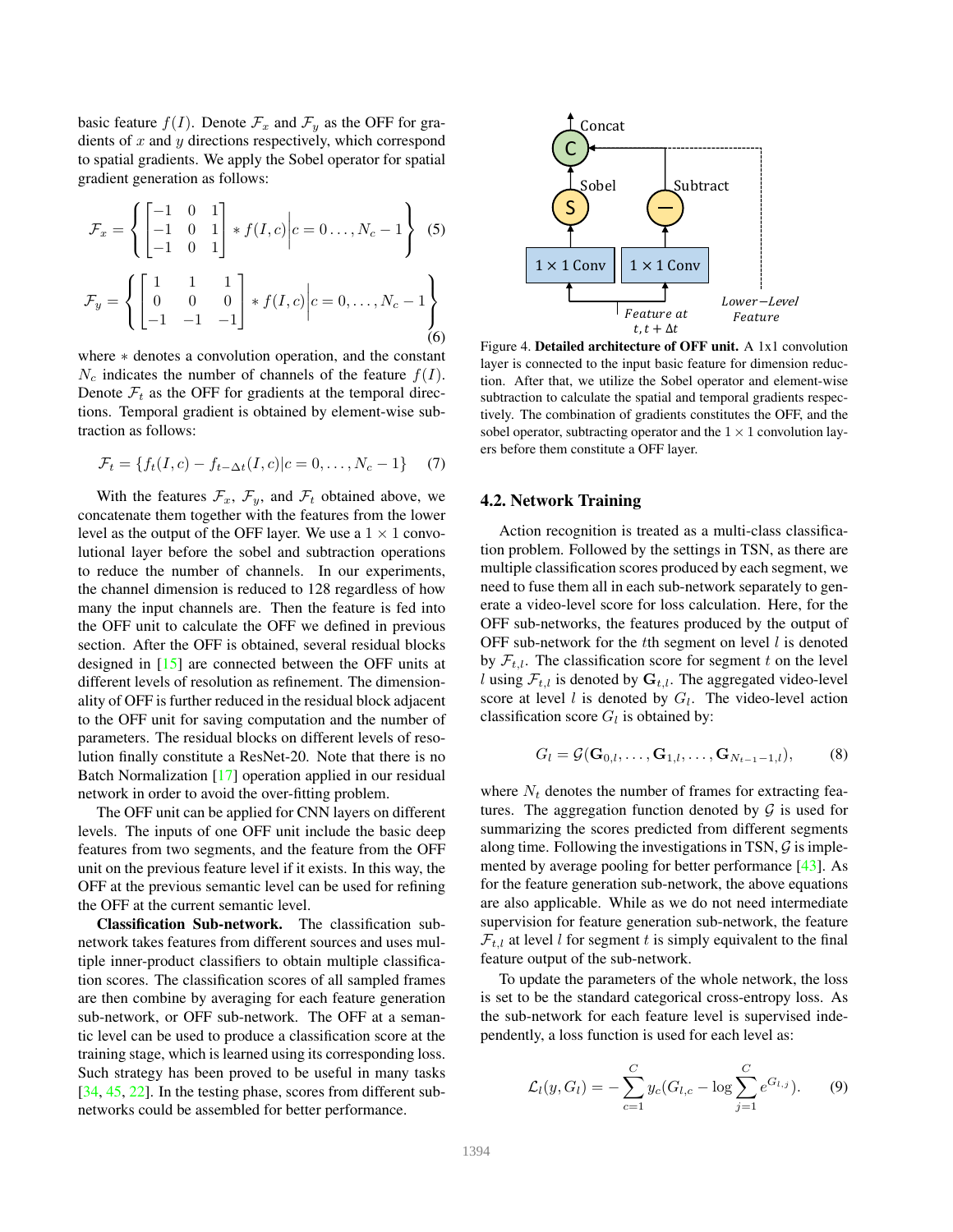where C is the number of action categories,  $G_{l,c}$  is the estimated score for class c from the features at level l, and  $y_c$ represents the ground-truth class label. By using this loss function we can optimize the network parameters through back-propagation. Detailed implementation of training is described as follows.

Two-stage Training Strategy. Training of the whole network consists of two stages. The first stage indeed is to apply existing approaches, e.g. TSN [\[43\]](#page-9-2), to train the feature generation sub-network. At the second stage, we train the OFF and classification sub-network with all the weights in feature generation sub-network frozen. The weights of OFF sub-network and classification sub-network are learned from scratch. The whole network could be further fine-tuned in an end-to-end manner, however, we do not find significant gain in this stage. To simplify the training process, we only train the network using the first two stages.

Intermediate Supervision during Training. Intermediate supervision has been proven to be practical training strategy in many other computer vision tasks [\[22,](#page-8-29) [45,](#page-9-10) [46,](#page-9-11) [24,](#page-8-30) [6\]](#page-8-31). As the OFF sub-networks are fed by intermediate inputs, here we add the intermediate supervision on each level to get better OFFs on each level of resolution.

Reducing the Memory Cost. As our framework consists of several sub-networks, it costs more memory than the original TSN framework, which extracts and stores motion frames before training CNNs, and trains several networks independently. In order to reduce the computational and memorial cost, we sample less frames in the training phase than in the testing phase, and still obtain satisfactory results.

However, the time duration between segments may be varied if we sample different number of segments between training and testing. According to our definition in equation [3,](#page-2-1) only when the denotation  $\Delta t$  is a fixed constant, the equation [4](#page-2-2) could be derived from the equation [3.](#page-2-1) If we sample different frames between training and testing, the time interval  $\Delta t$  may be inconsistent, which makes our definition to be invalid and influences the final performance. In order to keep time interval consistent between training and testing, we design the sampling scheme carefully. Therefore, during training, we sample frames from a video as follows:

Let  $\alpha$  be the number of frames sampled for training, and  $\beta$  be the number for testing. In training phase, a video with length  $L, L \geq \beta$  would be divided into  $\beta$  segments. Each segment has length  $|L/\beta|$ . We randomly select p from  $0, 1, \ldots, L-1-(\alpha-1) * \lfloor L/\beta \rfloor$ , where p is treated as a frame seed. Then the whole training set is constructed as  $\{p, p+|L/\beta|, ..., p+(\alpha-1) * |L/\beta|\}$ , which has interval  $|L/\beta|$ . In testing phase, we sample the images using the same interval  $|L/\beta|$  as that in the training phase.

#### 4.3. Network Testing

As there are multiple classification scores produced by different sub-networks, we need to fuse them all in testing phase for better performance. In this study, we assemble scores from the feature generation sub-network and the last level of OFF sub-network by a simple summing operation. We select to test our model based on a state-of-the-art framework TSN [\[43\]](#page-9-2). The testing setting under the TSN framework is illustrated as follows:

Testing under TSN Framework. In the testing stage of TSN, 25 segments are sampled from RGB, RGB difference, and optical flow. However, the number of frames in each segment is different among these modalities. We use the original settings adopted by TSN to sample 1, 5, 5 frames per segment for RGB, RGB difference, and optical flow respectively. The input of our network is 25 segments, where the the segment is treated as the Frame  $t$  in Figure [3.](#page-3-1) In this case, the features extracted by a separate branch of our feature generation sub-network is for a segment instead of a frame when using TSN. Other settings are kept to be the same as those in TSN.

# <span id="page-5-0"></span>5. Experiments and Evaluations

In this section, datasets and implementation details used in experiments will be first introduced. Then we will explore the OFF and compare it with other modalities under current state-of-the-art frameworks. Moreover, as our method can be extended to other modalities such as RGB difference and optical flow, we will show how such a simple operation could improve the performance for input with different modalities. Finally, we will discuss the meaning and difference between the OFF and other motion modalities such as optical flow and RGB difference.

#### 5.1. Datasets and Implementation Details

Evaluation Datasets. The experimental results are evaluated on two popular video action datasets, UCF-101 [\[31\]](#page-8-32) and HMDB-51 [\[21\]](#page-8-33). The UCF-101 dataset has 13320 videos and is divided into 101 classes, while the HMDB-51 contains 6766 videos and 51 classes. Our experiments follow the officially offered scheme which divides a dataset into 3 training and testing splits and finally calculating the average accuracy over all 3 splits. We prepare the optical flow between frames before training by directly using the OpenCV implemented algorithm [\[48\]](#page-9-12).

Implementation Details. We train our model with 4 NVIDIA TITAN X GPU, under the implementation on Caffe [\[18\]](#page-8-34) and OpenMPI. We first train the feature generation sub-networks using the same strategy provided in the corresponding method  $[43]$ . Then at the second stage, we train the OFF sub-networks from scratch with all parameters in the feature generation sub-networks frozen. The mini-batch stochastic gradient descent algorithm is adopted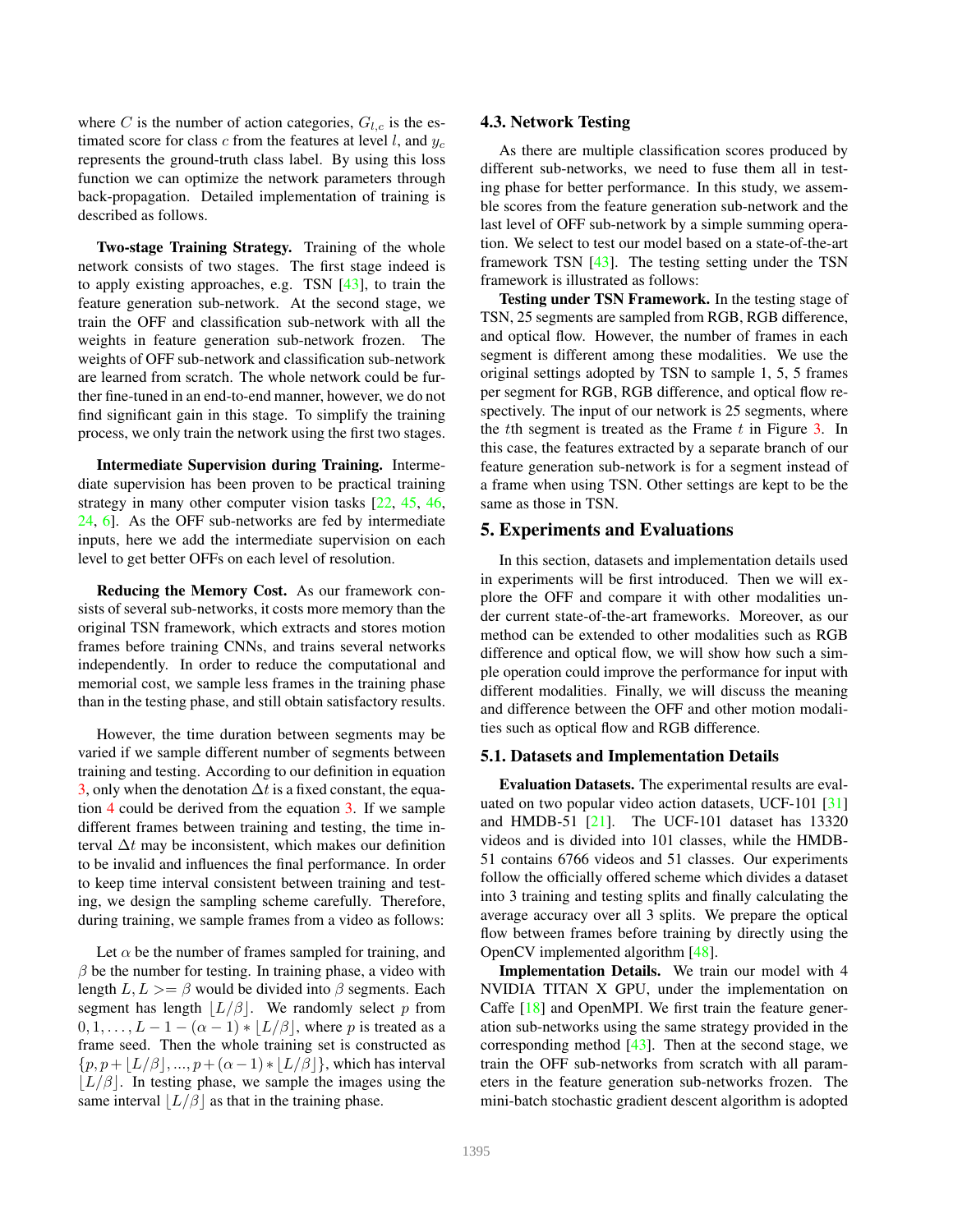| Method                                  | Speed (fps) | Acc.     |
|-----------------------------------------|-------------|----------|
| $TSN(RGB)$ [43]                         | 680         | 85.5%    |
| TSN(RGB+RGB Diff) [43]                  | 340         | 91.0%    |
| $TSN$ (Flow) [43]                       | 14          | 87.9%    |
| $TSN(RGB + Flow)$ [43]                  | 14          | 94.0%    |
| RGB+EMV-CNN [50]                        | 390         | 86.4%    |
| $MDI+RGB [3]$                           | ${<}131$    | 76.9%    |
| Two-Stream I3D<br>$(RGB+Flow)$ [5]      | ${<}14$     | 93.4%    |
| RGB+OFF(RGB)+<br>RGB Diff+OFF(RGB Diff) | 206         | $93.3\%$ |

<span id="page-6-0"></span>Table 1. Experimental results of accuracy and efficiency for different real-time video action recognition methods on *UCF-101 over three splits*. Here the notation *Flow* represents the motion modality Optical Flow. Note that our OFF based algorithm could achieve the state-of-the-art performance among real-time algorithms.

here to learn the network parameters. When the feature generation sub-networks are fed by RGB frames, the whole training procedure for OFF sub-network takes 20000 iterations to converge with the learning rate initialized at 0.02 and decreased to its 0.1 using multi-step policy at the iteration 10000, 15000 and 18000. When input changes to temporal modality like optical flow, the learning rate is initialized at 0.05, and other policies are kept the same with what have been proposed in RGB. The batch size is set to 128 and all the training strategies described in previous sections are applied. When evaluating on UCF-101 and HMDB-51, we add dropout modules on spatial stream of OFF. There is no difference on training parameters for different modalities. However, when the input is RGB difference or optical flow, it would cost more time in both training and testing stages as more frames are read into the network.

#### 5.2. Experimental Investigations on OFF.

In this section, we will investigate the performance of OFF under the TSN framework. The analysis for the performance of single and multiple modalities, and the performance comparison between the state-of-the-art will be shown. All the results for OFF based networks are trained with the same network backbone and strategies illustrated in previous sections for fair comparison.

Efficiency Evaluation. In this experiment, we evaluate the efficiency between the OFF based method and other state-of-the-art methods. The experimental results for efficiency and accuracy for different algorithms are summarized in Table [1.](#page-6-0) OFF(RGB) denotes our use of OFF for the network with RGB input, in this case, the OFF is acquired from spatial deep features. As one special case, the denotation *RGB Diff* represents the OFF calculated directly from consecutive RGB frames on the input level instead of on the feature level. After applying the OFF calculation

| <b>RGB</b> | OFF RGB | <b>OFF</b>            |      |              | OFF Speed |           |
|------------|---------|-----------------------|------|--------------|-----------|-----------|
|            |         | (RGB) Diff (RGB Diff) | Flow | (Flow) (fps) |           | Acc.      |
|            |         |                       |      |              | 680       | 85.5%     |
|            |         |                       |      |              | 450       | 90.0%     |
|            |         |                       |      |              |           | 340 90.7% |
|            |         |                       |      |              |           | 257 92.0% |
|            |         |                       |      |              |           | 206 93.0% |
|            |         |                       |      |              | 14        | 93.5%     |
|            |         |                       |      |              | 14        | 95.1%     |
|            |         |                       |      |              | 14        | 95.5%     |

<span id="page-6-1"></span>Table 2. Experimental results for different modalities using the OFF on *UCF-101 Split1*. Here Flow denotes the optical flow.  $\text{OFF}(*)$  denotes the use of OFF for the input  $*$ . For example, OFF(RGB) denotes the use of OFF for RGB input. The speed here illustrates the time cost for network forward. The results for RGB and RGB + Flow are from [\[43\]](#page-9-2). The OFF(RGB) provides a strong 4.5% improvement when fusing with RGB.

to RGB frames, the processed inputs could be fed into the feature generation sub-network and the generated feature maps could be again used to calculate their corresponding OFF features on the feature level. The other methods we compared here includes TSN [\[43\]](#page-9-2) with different inputs, motion vector based RGB+EMV-CNN [\[50\]](#page-9-3), dynamic image based CNN [\[3\]](#page-8-24) and current state-of-the-art 3D-CNN with two stream  $[5]$ . From the Table [1,](#page-6-0) by applying the OFF to the spatial features and the RGB inputs, we can achieve a competitive accuracy 93.3% with only RGB inputs on the UCF-101 over three splits, which is even comparable with some Two-Stream based methods such as [\[5,](#page-8-5) [43\]](#page-9-2). Besides, our methods is still very efficient under this kind of settings. The whole network could run over 200 fps, while other methods listed here are either inefficient or not so effective as the Two-Stream based approaches.

Effectiveness Evaluation. In this part, we try to investigate the robustness of OFF when applying to different kinds of input. According to the definition in equation [4,](#page-2-2) we can replace the image I from RGB image to optical flow or RGB difference image to extract OFF on feature level for further experiments. Based on the scores predicted by different modalities, we can further improve the classification performance by fusing them together [\[29,](#page-8-11) [9,](#page-8-9) [43,](#page-9-2) [50\]](#page-9-3). We carry out the experimental results with various score fusing schemes on UCF-101 split 1, and summarize them in Table [2.](#page-6-1) Table [2](#page-6-1) shows the results when different kinds of modalities are introduced as the network input. From each block separated by a horizon line, we can find that the OFF is complementary to other kinds of modalities, e.g. RGB and optical flow, and could get a remarkable gain every time the OFF is introduced. Besides, interestingly, the OFF is still working when the input modality is already describing the motion information. This phenomenon indicates that the *acceleration information* between frames might also make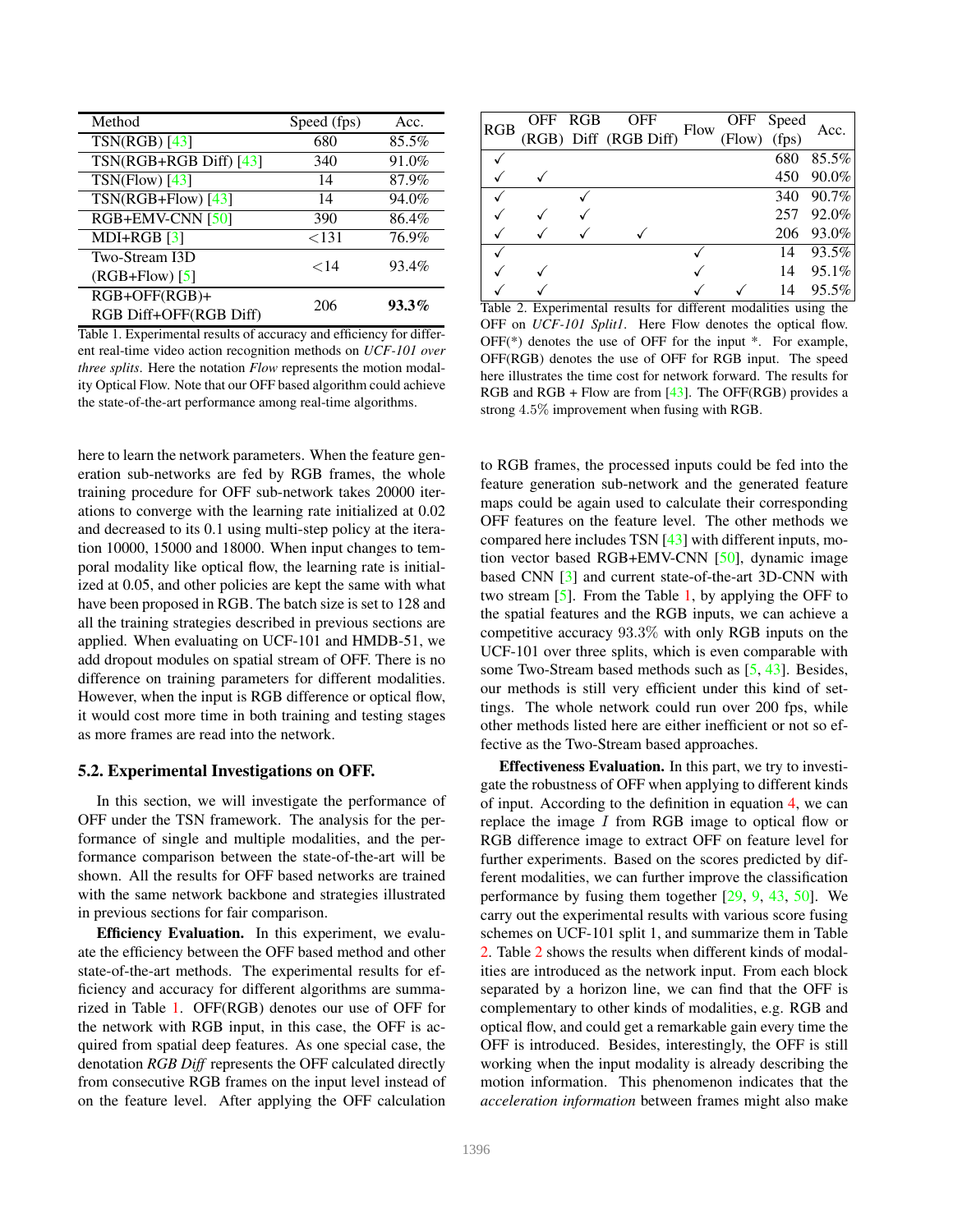|               |       | $RGB$ Hyp-Net + RGB OFF(RGB) + RGB |
|---------------|-------|------------------------------------|
| Acc. $85.5\%$ | 86.0% | $90.0\%$                           |

<span id="page-7-1"></span>Table 3. Experimental results of accuracy for hypercolumn network and the comparison with OFF on UCF-101 Split1. The denotation "Hyp-Net" indicates the output of hypercolumn network.

a difference in describing the temporal patterns.

Comparison with the Hypercolumns CNN. As our network extracts intermediate deep features from a pre-trained CNN, such *hypercolumn* based network structure may lead to additional gain on specific datasets [\[14\]](#page-8-35). Experiment and analysis are conducted to investigate whether the OFF is playing a key role for the improvement. The network architecture and all training strategies for the hypercolumn CNN are the same as that in OFF except for the removal of OFF unit, in other words, the hypercolumn network here is constructed as the same structure of OFF sub-network without OFF unit. In this case, the features from feature generation sub-networks are directly fed into the OFF sub-networks without the calculation of OFF.

From the experimental results shown in Table [3,](#page-7-1) it is clear that, despite the hypercolumn network could get a slight 0.5% improvement on UCF-101 split 1, its final accuracy is still apparently less than the one obtained by OFF(RGB). Therefore, a conclusion could be drawn that it is the OFF calculation rather than the hypercolumn structure that plays the key role in achieving the significant gain.

Comparison with the State-of-the-art. Above all, after the exploration and analysis of the OFF, we show our final result. As what has been done in TSN, we also assemble the classification scores obtained by different kinds of modalities. We sum the scores produced by each modality together, and get the final version output in Table [4.](#page-7-2) All the results are evaluated in the UCF-101 and HMDB-51 over 3 splits. Our results are obtained by assembling the scores from RGB, OFF(RGB), optical flow and their corresponding version of OFF(optical flow) together. When we add one more score from OFF(RGB Diff), a slight 0.3% gain is obtained compared to the version without it, and finally results in 96.0% on UCF-101 and 74.2% on HMDB-51. Note that we do not introduce improved Dense Trajectories  $(iDT)[40]$  $(iDT)[40]$  into our network as the input. The components of inputs we need to prepare in advance for our final version result only consist of RGB and optical flow.

We compare our result with both the traditional approaches and deep learning based approaches. We obtain 2.0%/5.7% gain compared with the baseline Two-Stream TSN [\[43\]](#page-9-2) on UCF-101 [\[31\]](#page-8-32) and HMDB-51 [\[21\]](#page-8-33) respectively. Note that the final version TSN takes 3 modalities (RGB, Optical Flow and iDT) as network input. The other compared methods listed in Table [4](#page-7-2) include iDT [\[40\]](#page-9-6), Two-Stream ConvNet [\[29\]](#page-8-11), Two-Stream + LSTM [\[47\]](#page-9-8), Temporal Deep-convolutional Descriptors (TDD) [\[41\]](#page-9-4), Long-term

| Method                      | <b>UCF-101</b> | $HMDB-51$ |  |
|-----------------------------|----------------|-----------|--|
| iDT [40]                    | 86.4%          | 61.7%     |  |
| Two-Stream $[29]$           | 88.0%          | 59.4%     |  |
| Two-Stream TSN [43]         | 94.0%          | 68.5%     |  |
| Three-Stream TSN [43]       | 94.2%          | 69.4%     |  |
| Two-Stream+LSTM [47]        | 88.6%          | $-\%$     |  |
| TDD+iDT [41]                | 91.5%          | 65.9%     |  |
| LTC+iDT $[37]$              | 91.7%          | 64.8%     |  |
| KVMDF $[52]$                | $93.1\%$       | 63.3%     |  |
| <b>STP</b> [44]             | 94.6%          | 68.9%     |  |
| STMN+iDT $[12]$             | 94.9%          | 72.2%     |  |
| ST-VLMPF+iDT [7]            | 94.3%          | 73.1%     |  |
| $L^2STM$ [32]               | 93.6%          | 66.2%     |  |
| Two-Stream I3D $[5]$        | 93.4%          | 66.4%     |  |
| Two-Stream I3D              | 98.0%          | 80.7%     |  |
| (with Kinetics $300k$ ) [5] |                |           |  |
| Ours                        | $96.0\%$       | $74.2\%$  |  |

<span id="page-7-2"></span>Table 4. Performance comparison to the state-of-the-art methods on UCF-101 and HMDB-51 over 3 splits.

Temporal Convolutions (LTC) [\[37\]](#page-8-19), Key Volume Mining Deep Framework (KVMDF) [\[52\]](#page-9-13), and also the current stateof-the-art methods such as Spatio-Temporal Pyramid (STP) [\[44\]](#page-9-14), Saptio-Temporal Multiplier Network (STMN) [\[12\]](#page-8-18), Spatio-Temporal Vector [\[7\]](#page-8-36), Lattice LSTM  $(L^2STM)$  [\[32\]](#page-8-21), and I3D [\[5\]](#page-8-5). The method I3D could achieve spectacular performance (98.0% on UCF-101, 80.7% on HMDB-51, over 3 splits) when proposing a new large dataset *Kinetics* for pre-train. While without the pre-training, the method I3D could achieve 93.4% on UCF-101 Split1. From the comparison with all the listed methods, we conclude that our OFF based method allow for state-of-the-art performance in video action recognition.

#### <span id="page-7-0"></span>6. Conclusion

In this paper, we have presented *Optical Flow guided Feature (OFF)*, a novel motion representation derived from and guided by the optical flow. OFF is both fast and robust. By plugging the OFF into CNN framework, the result with only RGB as input on UCF-101 is even comparable to the result obtained by Two-Stream (RGB+Optical Flow) approaches, and at the same time, the OFF plugged network is still very efficient with the speed over 200 frames per second. Besides, it has been proven that the OFF is still complementary to other motion representations like optical flow. Based on this representation, we proposed an new CNN architecture for video action recognition. This architecture outperforms many other state-of-the-art video action recognition methods on two popular video datasets UCF-101 and HMDB-51, and could be used to accelerate the speed of the video based tasks. In future works, we will validate our method on other video based tasks and datasets.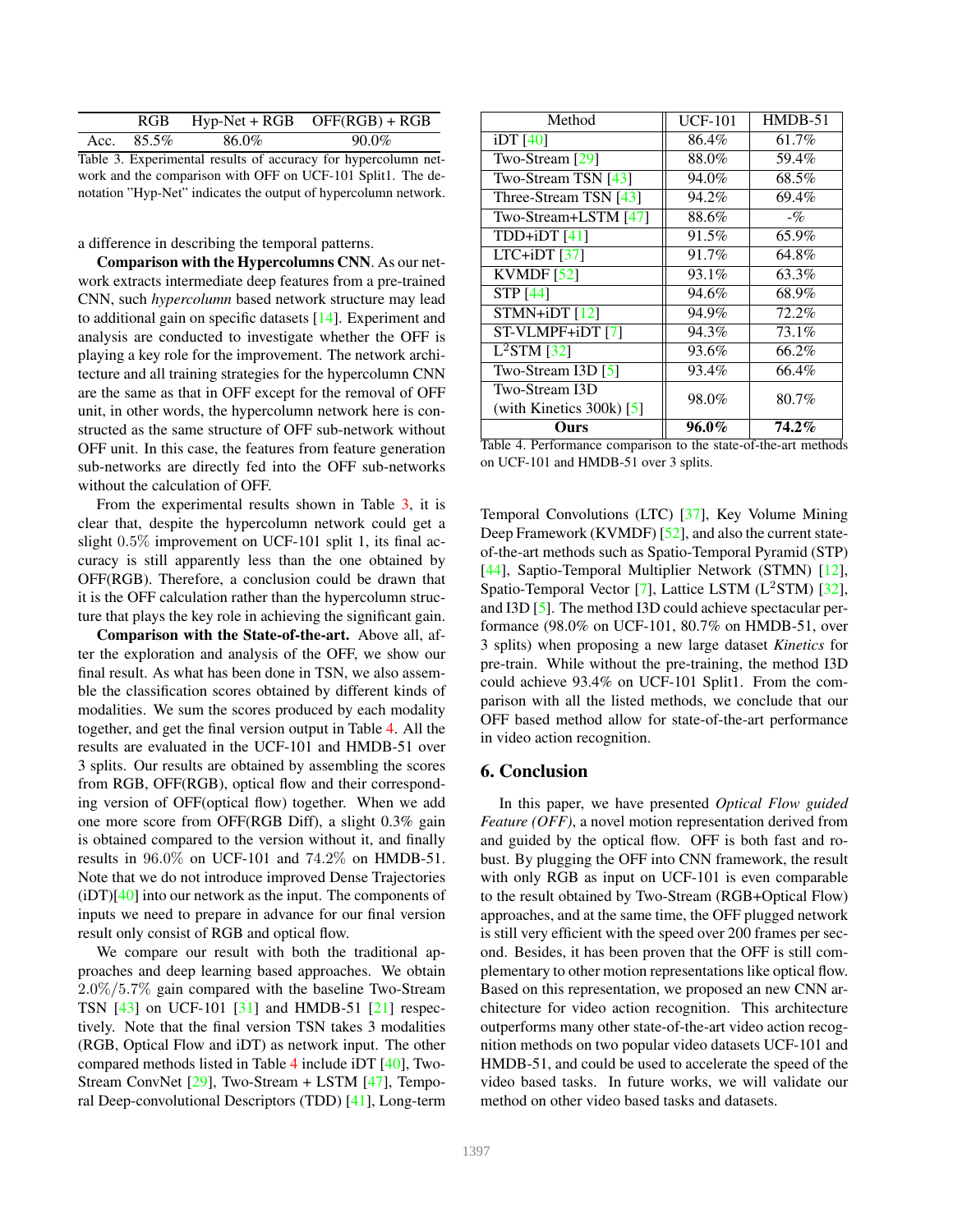# References

- <span id="page-8-25"></span>[1] J. L. Barron, D. J. Fleet, and S. S. Beauchemin. Performance of optical flow techniques. *IJCV*, 12(1):43–77, 1994.
- <span id="page-8-27"></span>[2] J. Bigun, G. H. Granlund, and J. Wiklund. Multidimensional orientation estimation with applications to texture analysis and optical flow. *T-PAMI*, 13(8):775–790, 1991.
- <span id="page-8-24"></span>[3] H. Bilen, B. Fernando, E. Gavves, A. Vedaldi, and S. Gould. Dynamic image networks for action recognition. In *CVPR*, pages 3034–3042, 2016.
- <span id="page-8-26"></span>[4] T. Brox, A. Bruhn, N. Papenberg, and J. Weickert. High accuracy optical flow estimation based on a theory for warping. In *ECCV*, pages 25–36. Springer, 2004.
- <span id="page-8-5"></span>[5] J. Carreira and A. Zisserman. Quo Vadis, Action Recognition? A New Model and the Kinetics Dataset. *arXiv preprint arXiv:1705.07750*, 2017.
- <span id="page-8-31"></span>[6] X. Chu, W. Yang, W. Ouyang, C. Ma, A. L. Yuille, and X. Wang. Multi-context attention for human pose estimation. In *CVPR*, July 2017.
- <span id="page-8-36"></span>[7] I. Cosmin Duta, B. Ionescu, K. Aizawa, and N. Sebe. Spatio-Temporal Vector of Locally Max Pooled Features for Action Recognition in Videos. In *CVPR*, pages 3097–3106, 2017.
- <span id="page-8-14"></span>[8] N. Dalal, B. Triggs, C. Schmid, N. Dalal, B. Triggs, C. Schmid, H. Detection, and U. Oriented. Human Detection Using Oriented Histograms of Flow and Appearance. In *ECCV*, pages 428–441, 2006.
- <span id="page-8-9"></span>[9] A. Diba, A. M. Pazandeh, and L. Van Gool. Efficient twostream motion and appearance 3d cnns for video classification. *arXiv preprint arXiv:1608.08851*, 2016.
- <span id="page-8-8"></span>[10] A. Diba, V. Sharma, and L. Van Gool. Deep temporal linear encoding networks. *arXiv preprint arXiv:1611.06678*, 2016.
- <span id="page-8-7"></span>[11] C. Feichtenhofer, A. Pinz, and R. Wildes. Spatiotemporal residual networks for video action recognition. In *NIPS*, pages 3468–3476, 2016.
- <span id="page-8-18"></span>[12] C. Feichtenhofer, A. Pinz, and R. P. Wildes. Spatiotemporal multiplier networks for video action recognition. In *CVPR*, 2017.
- <span id="page-8-23"></span>[13] B. Fernando, E. Gavves, J. Oramas, A. Ghodrati, and T. Tuytelaars. Rank pooling for action recognition. *T-PAMI*, 39(4):773–787, 2017.
- <span id="page-8-35"></span>[14] B. Hariharan, P. Arbeláez, R. Girshick, and J. Malik. Hypercolumns for object segmentation and fine-grained localization. In *CVPR*, pages 447–456, 2015.
- <span id="page-8-3"></span>[15] K. He, X. Zhang, S. Ren, and J. Sun. Deep residual learning for image recognition. In *CVPR*, pages 770–778, 2016.
- <span id="page-8-13"></span>[16] B. G. Horn, Berthold K.P.; Schunck. Determining Optical Flow. *Artificial Intelligence*, 17:185–203, 1981.
- <span id="page-8-28"></span>[17] S. Ioffe and C. Szegedy. Batch normalization: Accelerating deep network training by reducing internal covariate shift. In *ICML*, pages 448–456, 2015.
- <span id="page-8-34"></span>[18] Y. Jia, E. Shelhamer, J. Donahue, S. Karayev, J. Long, R. Girshick, S. Guadarrama, and T. Darrell. Caffe: Convolutional Architecture for Fast Feature Embedding. *arXiv preprint arXiv:1408.5093*, 2014.
- <span id="page-8-12"></span>[19] A. Klaser, M. Marszalek, and C. Schmid. A Spatio-Temporal Descriptor Based on 3D-Gradients. In *BMVC*, pages 275–1, 2008.
- <span id="page-8-0"></span>[20] A. Krizhevsky, I. Sutskever, and G. E. Hinton. Imagenet classification with deep convolutional neural networks. In *NIPS*, pages 1097–1105, 2012.
- <span id="page-8-33"></span>[21] H. Kuehne, H. Jhuang, E. Garrote, T. Poggio, and T. Serre. HMDB: A large video database for human motion recognition. In *ICCV*, pages 2556–2563, 2011.
- <span id="page-8-29"></span>[22] A. Newell, K. Yang, and J. Deng. Stacked Hourglass Networks for Human Pose Estimation. In *ECCV*, pages 483– 499. Springer, 2016.
- <span id="page-8-6"></span>[23] J. Y.-H. Ng, J. Choi, J. Neumann, and L. S. Davis. ActionFlowNet: Learning Motion Representation for Action Recognition. *arXiv preprint arXiv:1612.03052*, 2016.
- <span id="page-8-30"></span>[24] W. Ouyang, K. Wang, X. Zhu, and X. Wang. Chained cascade network for object detection. In *ICCV*, Oct 2017.
- <span id="page-8-4"></span>[25] W. Ouyang, X. Zeng, and X. Wang. Learning mutual visibility relationship for pedestrian detection with a deep model. *IJCV*, 120(1):14–27, 2016.
- <span id="page-8-16"></span>[26] X. Peng, L. Wang, X. Wang, and Y. Qiao. Bag of Visual Words and Fusion Methods for Action Recognition: Comprehensive Study and Good Practice. *Computer Vision and Image Understanding*, 150:109–125, 2016.
- <span id="page-8-15"></span>[27] P. Scovanner, S. Ali, and M. Shah. A 3-dimensional sift descriptor and its application to action recognition. In *ACM'MM*, pages 357–360, 2007.
- <span id="page-8-22"></span>[28] Y. Shi, Y. Tian, Y. Wang, W. Zeng, and T. Huang. Learning long-term dependencies for action recognition with a biologically-inspired deep network. In *CVPR*, pages 716– 725, 2017.
- <span id="page-8-11"></span>[29] K. Simonyan and A. Zisserman. Two-stream convolutional networks for action recognition in videos. In *NIPS*, pages 568–576, 2014.
- <span id="page-8-1"></span>[30] K. Simonyan and A. Zisserman. Very deep convolutional networks for large-scale image recognition. *arXiv preprint arXiv:1409.1556*, 2014.
- <span id="page-8-32"></span>[31] K. Soomro, A. R. Zamir, and M. Shah. UCF101: A Dataset of 101 Human Actions Classes From Videos in The Wild. *arXiv preprint arXiv:1212.0402*, 2012.
- <span id="page-8-21"></span>[32] L. Sun, K. Jia, K. Chen, D. Y. Yeung, B. E. Shi, and S. Savarese. Lattice Long Short-Term Memory for Human Action Recognition. *arXiv preprint arXiv:1708.03958*, 2017.
- <span id="page-8-10"></span>[33] L. Sun, K. Jia, D.-Y. Yeung, and B. E. Shi. Human action recognition using factorized spatio-temporal convolutional networks. In *ICCV*, pages 4597–4605, 2015.
- <span id="page-8-2"></span>[34] C. Szegedy, W. Liu, Y. Jia, P. Sermanet, S. Reed, D. Anguelov, D. Erhan, V. Vanhoucke, and A. Rabinovich. Going Deeper with Convolutions. In *CVPR*, pages 1–9, 2015.
- <span id="page-8-17"></span>[35] D. Tran, L. Bourdev, R. Fergus, L. Torresani, and M. Paluri. Learning spatiotemporal features with 3d convolutional networks. In *ICCV*, pages 4489–4497, 2015.
- <span id="page-8-20"></span>[36] D. Tran, J. Ray, Z. Shou, S.-F. Chang, and M. Paluri. ConvNet Architecture Search for Spatiotemporal Feature Learning. *arXiv preprint arXiv:1708.05038*, 2017.
- <span id="page-8-19"></span>[37] G. Varol, I. Laptev, and C. Schmid. Long-term temporal convolutions for action recognition. *arXiv preprint arXiv:1604.04494*, 2016.